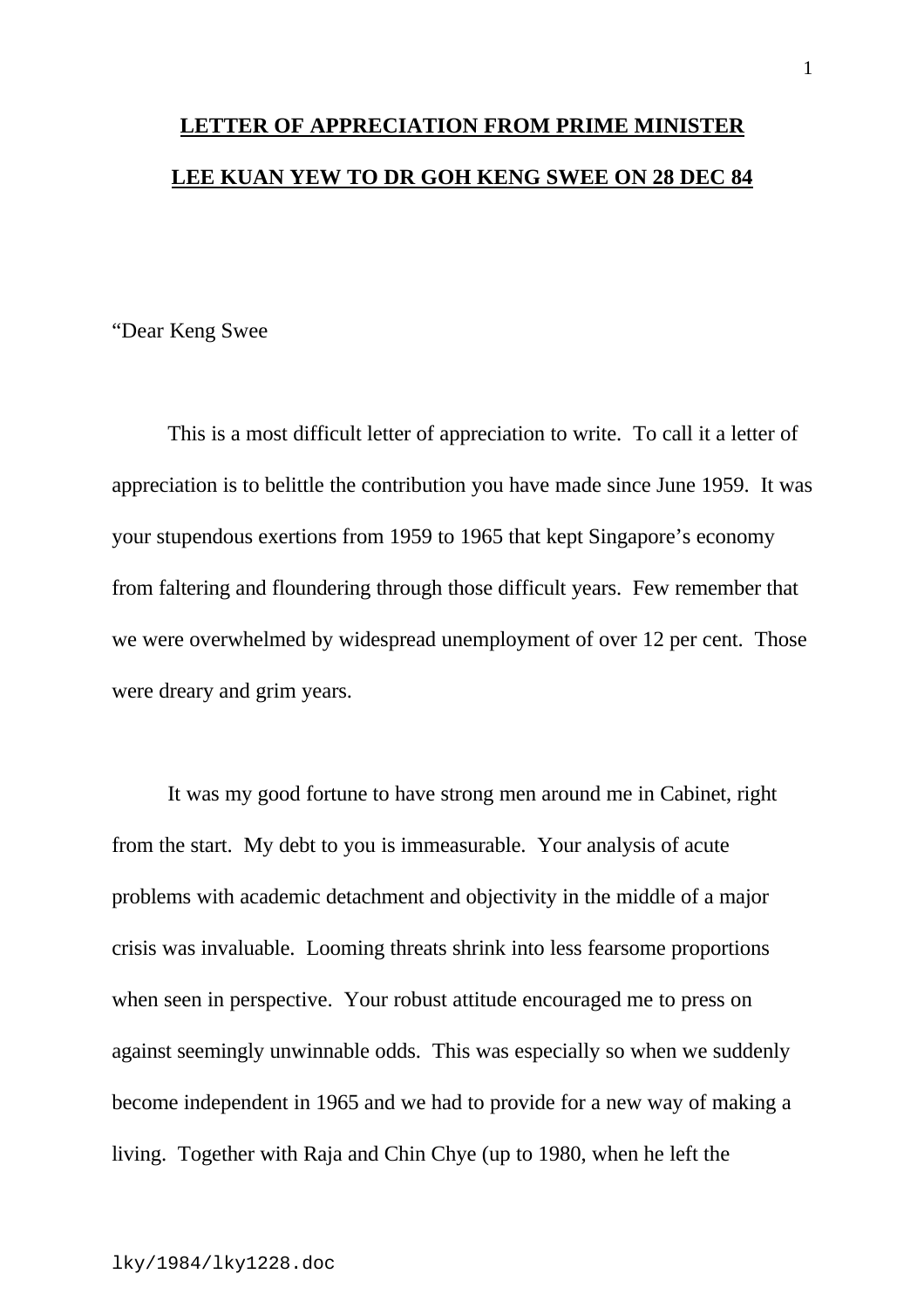Government) all of you stiffened my morale at times of crisis, which is when the mettle of a government is put to the test.

Your biggest contribution to me personally was that you stood up to me whenever you held the contrary view. You challenged my decisions and forced me to re-examine the premises on which they were made. Thus we reached better decisions. This benign tension made our relationship healthy and fruitful.

No panegyric can do justice to you. A whole generation of Singaporeans take their present standard of living for granted because you had laid the foundations of the economy of modern Singapore. And you catered for more than bare living. Singaporeans who bring their children to the Bird Park, Chinese Garden, Japanese Garden, Jurong Golf Club, or Sentosa, or who listen to the Singapore Symphony Orchestra, owe their pleasures to you. Year after year you strenuously pressed me to support these loss-making companies. You convinced me that if we are to achieve our long term aspirations for Singaporeans then, as a people we must being to have some feeling for the aesthetic in life.

I am happy that you have had agreed to be MD of the GIC/MAS, until after the budget in March 1985 when Joe Pillay will take over from you. Then you will be Deputy Chairman GIC/MAS. I shall ask you to take up various tasks